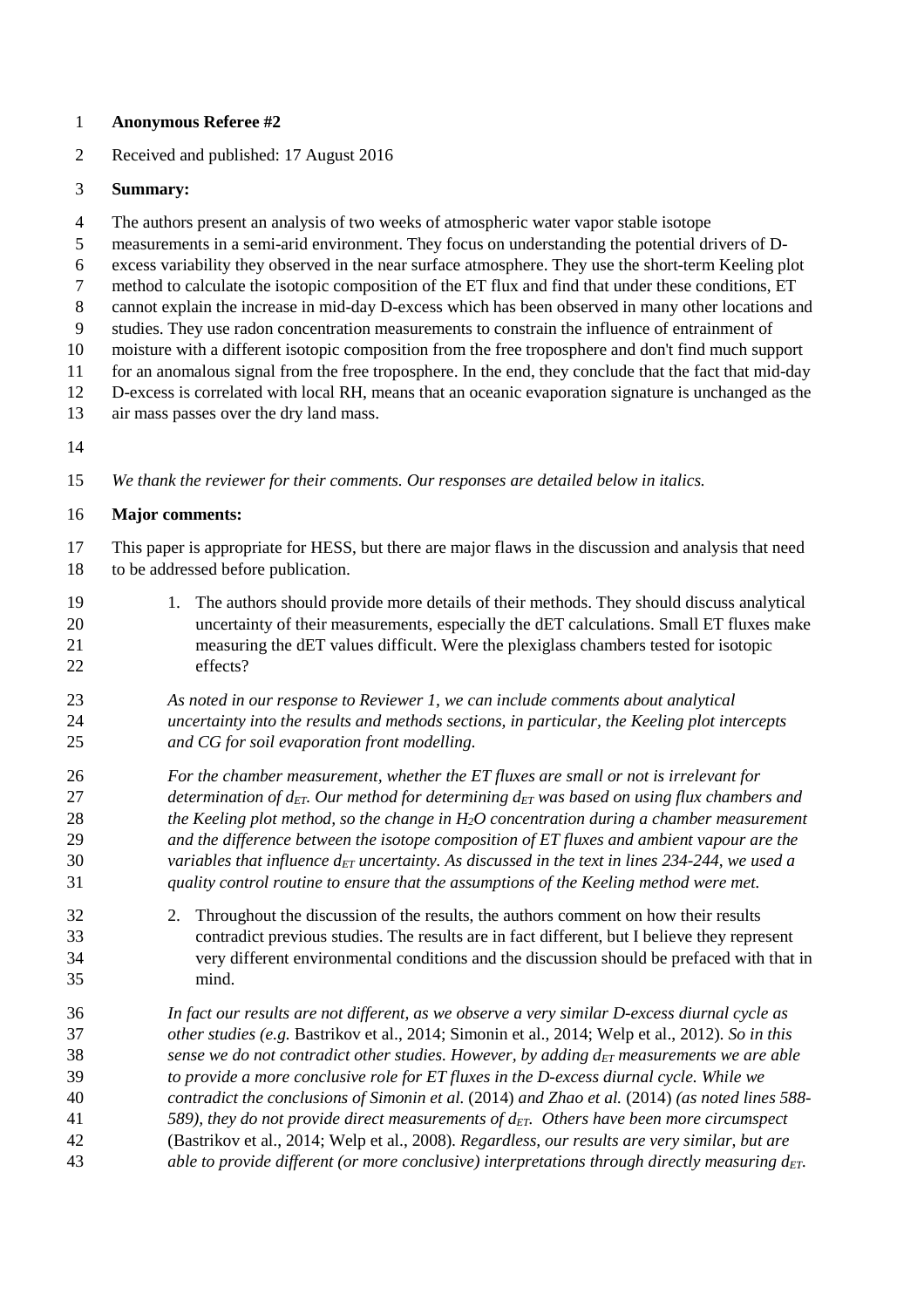*As reviewer 2 indicates, it is certainly possible (likely) that we are observing different environmental conditions to the other studies referenced above. We agree with this statement and provided context of our findings in the discussion (4.2) and also mention this in the abstract. We can further modify section 4.2 to make this clearer: in particular in paragraph 2 of section 4.2 where we can add more direct reference to the literature for context of our results.* 

50 3. The discussion of using dv as a tracer of RH of the oceanic moisture source region contains 51 many errors and is a misrepresentation of Aemisegger et al. The original application is to use dv along 52 with d18O and dD to solve for temperature and RH of the oceanic source region, not to assume that 53 RH near the ocean surface in 100%. Ocean surface humidity is more like 75% on average anyway. A 54 strong correlation between local dv and local RH does not necessarily imply a preserved signature of 55 the oceanic moisture source region. This would require that local and source RH are tightly coupled. 56 Or, that changes in local RH are driven by mixing with a constant isotopic source of moisture (e.g. the 57 free troposphere). The authors do not describe the Aemisegger approach correctly. Their aim was to 58 estimate terrestrial evapotranspiration based on assumptions about the oceanic moisture source 59 informed by back-trajectories and climate observations.

*Reviewer 2 is indeed correct that the main aims of Aemisegger et al (2014) was to estimate terrestrial evapotranspiration using dv as a tracer. However, within their paper they use the precise methodology described in our section 4.1 to estimate the D-excess of the average liquid moisture source. We refer the reviewer to page 14 of section 5.1 and Appendix A in Aemisegger et al (2014). Please also refer to figures 7, 10 and 11 from Aemisegger et al (2014) where the methodology is applied.* 

*Reviewer 2 appears to have misunderstood the application of our methodology, which was taken from Aemisegger et al (2014). This methodology does not assume the RH near the ocean surface is 100% and it does not model the vapour D-excess of the moisture source. Instead the method uses the closure assumption of Merlivat and Jouzel (1979) and shows that for RH=100% the C-G model reduces to Rv = Rl/α (Rv=vapour isotope ratio, Rl=liquid isotope ratio and α=equilibrium fractionation factor). By definition α for equilibrium processes is very close to 1, so that Rv=Rl for RH=100%. Based on this derivation, Aemisegger et al (2014) use the relationship between RH and d<sup>v</sup> and extrapolate to an RH of 100%. This reflects a weighted average of D-excess values for contributing liquid moisture sources.* 

*As the reviewer points out, this implies tight coupling between local and source RH. Exchange between the ABL and free troposphere could impact upon this relationship. There is no way we can determine if this was the case from our dataset (which we discuss in the same section - lines 562-585). However, to produce the strong relationship we see between RH and dv, the free troposphere source of moisture must have a relatively constant D-excess, otherwise the relationship would be weakened. Likewise, for multiple moisture sources from the surface, as reviewer 2 surmises, these are likely to significantly weaken the relationship between RH and dv. So while we cannot rule out the influence of these effects, we conclude that the dv during the day indicates a large remote moisture source: most probably a large reservoir such as the ocean.* 

*To accommodate the misunderstanding and concerns of reviewer 2, we will provide some additional details of the methodology of Aemisegger et al (2014). In particular, reference to the closure assumption of Merlivat and Jouzel (1979) will be made. We will also make it clearer that we are not aiming to calculate the D-excess of the vapour at the remote moisture source, but the liquid source D-excess. Additionally, in our discussion of the methodology we will include details to address concerns about coupling between local and source RH, with direct reference to multiple sources and not accounting for ABL/free tropospheric exchange.*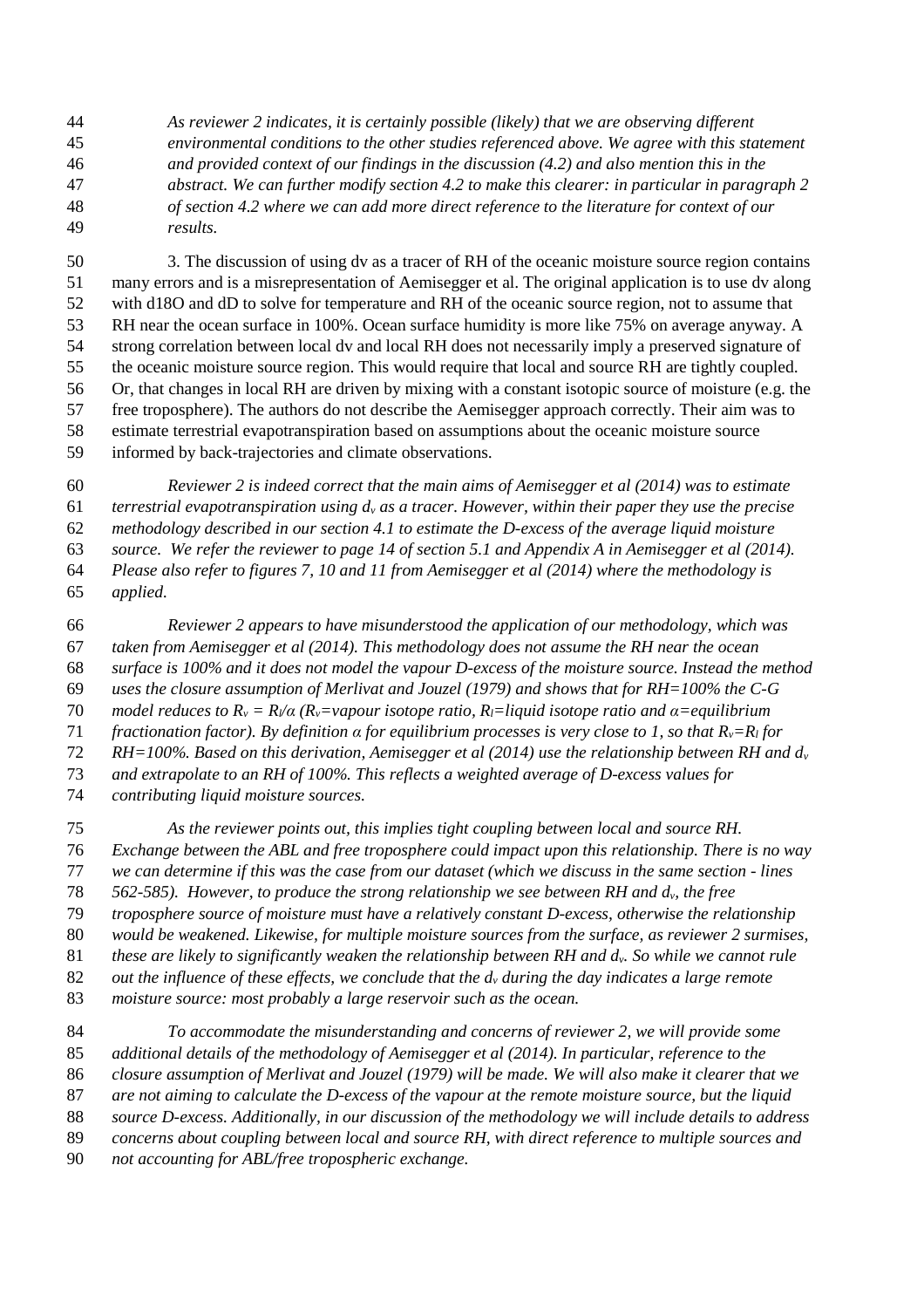- 91 3. This study is too short to examine synoptic variability with any depth.
- 92 *We have not examined synoptic variability in depth: we simply refer to synoptic conditions to provide*
- 93 *context for our short study. As outlined in addressing reviewer 1's comments (lines 27-43 of that*
- 94 *response), given the relatively short duration of the campaign, providing some synoptic context was*
- 95 *appropriate. In doing this, we refer to the specific conditions evident during the campaign, but also*
- 96 *examine what conclusions may be relevant in a wider context. This is the purpose of section 4.2.*
- 97

### 98 **Specific comments:**

- 99 ln 31: citation missing
- 100 *We prefer to leave references out of the abstract as we feel it infers we are directly evaluating the*  101 *referenced paper, which we are not. Relevant references are included in the Introduction.*
- 102 ln33-35: there are a fair number of dET measurements published, which you discuss later in fact.
- 103 *There are a number of studies presenting dv measurements, but only Huang et al. (2014) presents*  104  $\alpha$  *actual d<sub>ET</sub>* measurements, which is referenced in our paper.
- 105 ln 126-127: Welp et al. measured dET
- 106 *They measured dv (see abstract and methods) and modelled the D-excess of transpiration (see section*  107 *4.3). As we stated in the text, dET measurements were not made.*
- 108 ln 144: lat/lon
- 109 *Done.*
- 110 section 2.2.1: Please comment on the non-linearity of the delta values with respect to water vapor
- 111 mixing ratio of the LGR analyzer and the stability of the calibration before/after the field experiment.
- 112 The Picarro calibration method does not correct for water mixing ratio dependence of the analyzer. At
- 113 what water levels were the analyzer uncertainties characterized?
- 114 *It may be that this section is not clear, as we explicitly corrected for water vapour cross-sensitives for*
- 115 *both analysers, since this is one of the major contributors to measurement uncertainty. We have*
- 116 *mentioned this on line 165 and line 175, but can attempt to make this even clearer in the text.*
- 117 ln 191: how long was the tubing and what was the flow rate in them?
- 118 *We have added this information "Approximately 20m of tubing was required to connect the tower*
- 119 *inlet to the analyser. A vacuum pump (MV 2 NT, Vacuubrand, Wertheim, Germany) was used to draw*
- 120 *air through all inlets to the analyser at a flow rate of 10 l.min<sup>-1</sup>."*
- 121 ln 289: what modifications were made to West et al.?
- 122 *Our modifications were minimal, simply using our own vacuum line. We will remove 'similar' from*  123 *the text.*
- 124 ln 374: significant periods of the day were excluded to characterize a diurnal cycle.
- 125 *We agree that 'diurnal cycle' is misleading, so will change the wording to indicate that we refer to the*
- 126 *transition between the stable nocturnal and convective boundary layers.*
- 127 ln 377-381: Is there any evidence that this much difference between soil water and the evaporation
- 128 front could be real?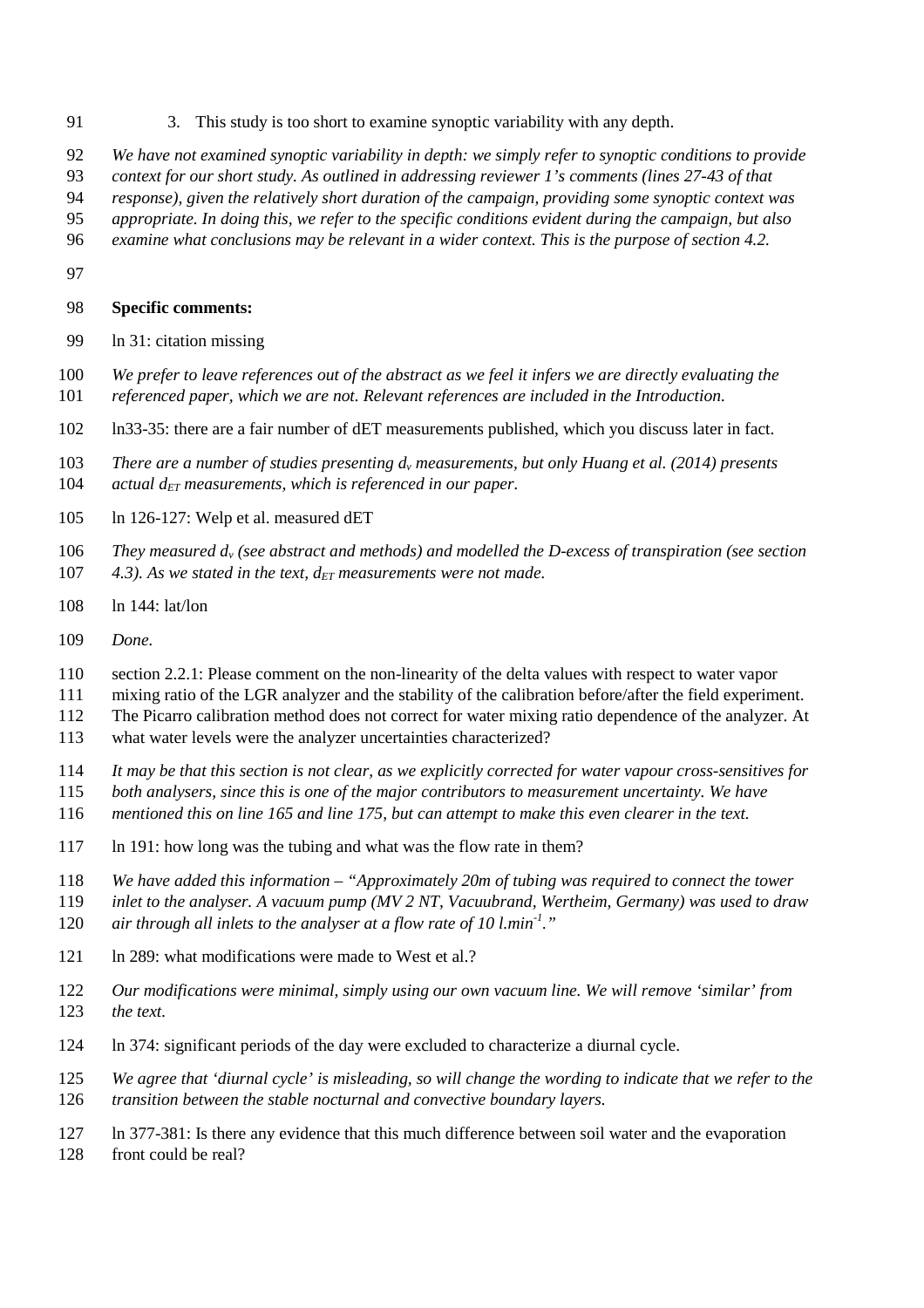- *We believe this difference is entirely possible and not at all surprising. Dubbert et al. (2013) observed*
- 130 *a large enrichment in soil moisture*  $\delta^{l8}O$  values near the surface in their soil profile measurements, as
- *did the seminal work of Allison et al. (1983). Besides literature evidence, our 0-5 cm soil*
- *measurements showed low D-excess compared to the LMWL indicating evaporative enrichment. It*
- *can be presumed that moisture at the evaporation front would be much more enriched and D-excess*
- *much lower. We will add further reference to the literature to support our measurements and expand*
- *on the reasons for confidence in the modelled soil isotope values.*
- 136 ln 401-406: Are you referring to Fig 7 here? It's very difficult to see these features in the data as it is 137 plotted.
- *Yes, we are referring to figure 7, as indicated at the start of this paragraph. We believe the drier*
- *mixing ratios observed from May 5th are quite clear in the plot. However, we can attempt to make this clearer to the reader.*
- 141 ln 458-460: I'm not sure about this. I think you have to make a stronger case that it's not entrainment 142 of air from above the boundary layer.
- *Indeed. We discuss this precise issue later (lines 562 to 585) and the fact that we cannot rule out entrainment as a possible explanatory mechanism.*
- 145 ln 485: typo? 'encroachment'
- *Encroachment mixing is common terminology used in boundary layer meteorology, referring to the process where the mixed layer encroaches upwards as the layer warms.*
- 148 ln 537-546: This paragraph has major problems. See #3 above. The authors come to some
- 149 unsupported conclusions here based on a misunderstanding of many of the processes controlling 150 vapor isotopes.
- *We disagree that there are any unsupported conclusions in the text and refer the reviewer to the comments above (lines 59-89).*
- 153 ln 566-569: under what conditions was this observed?
- 154 *We will make this more clear by referring the reader to the correct figure (Figure 8) <i>Error!*
- *Reference source not found. shows that following the morning transition, a drying trend observed*
- *during the day, indicating entrainment fluxes were larger than ET fluxes, which has been previously*
- *shown using large-eddy simulations (Huang et al. 2011) and observations (Davis et al. 1997)."*
- 158 ln 608-609: the two processes have very different fractionation factors as well
- *We have modified this passage to include the difference in fractionation factors "Relative*
- *magnitudes of evaporation and transpiration fluxes are important for dET. The two processes draw on*
- *moisture from different depths within the soil column and have very different fractionation factors, so*
- *fluxes are likely to have different D-excess values.*
- 163 ln 632: Didn't you screen out nighttime dET measurements? Consider showing a plot of dET time 164 series.
- *Yes this is true. We will change the terminology to indicate more explicitly that we are referring to transitional periods between the stable and nocturnal boundary layers.*
- 167 Fig 6: This figure needs more discussion.
- *We have discussed this figure across three separate paragraphs in section 3.2. If the reviewer could*
- *be more specific about their concerns we would be happy to address them.*